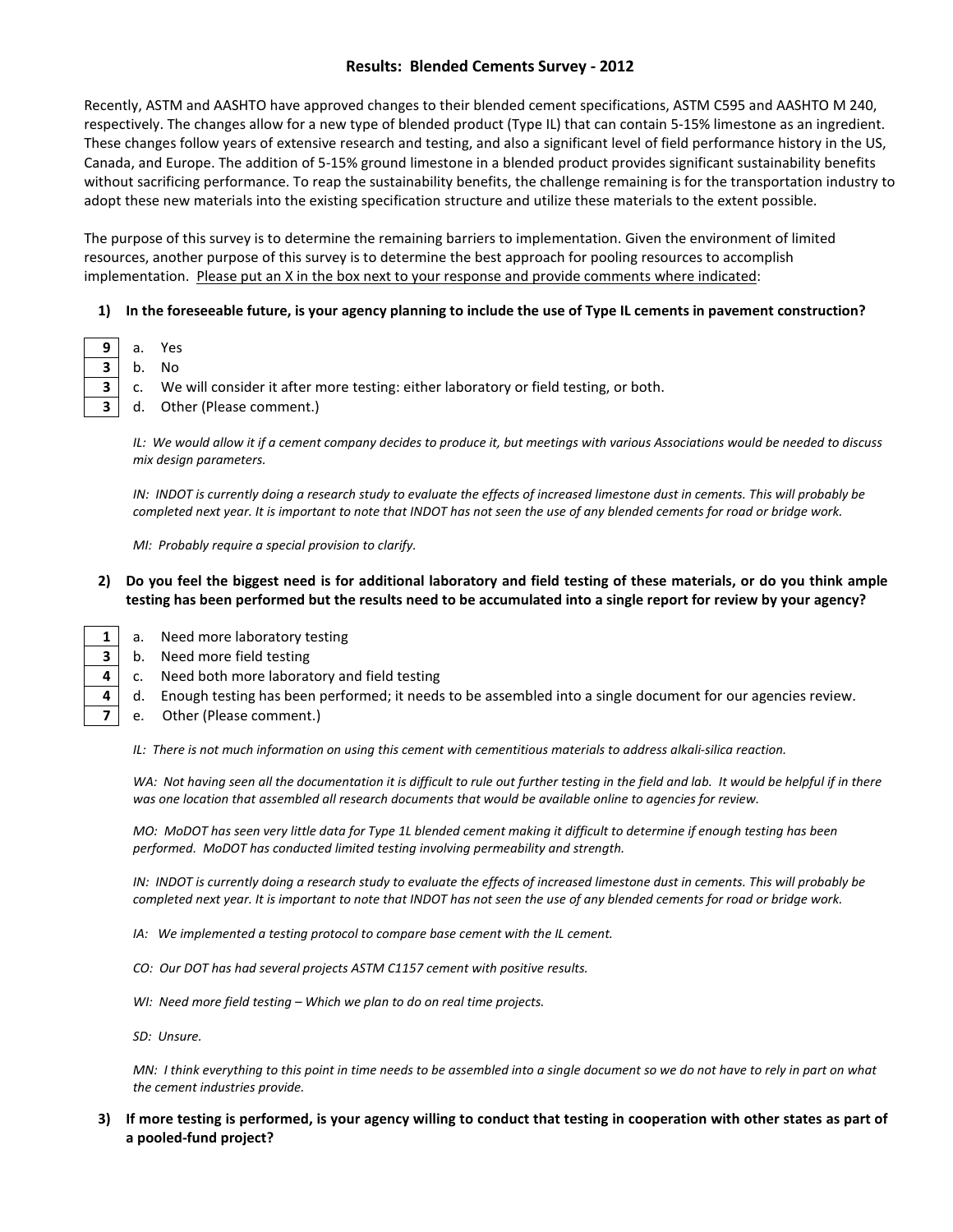- **0** a. Yes
- **4** b. No
- **13** c. Maybe, depending upon the scope of the pooled-fund project.
	- *IN: It is important to note that INDOT has not seen the use of any blended cements for road or bridge work.*
	- *CO: Personnel cutbacks preclude this.*

### **4) Beyond field and laboratory testing, what do you see as the biggest hurdle(s) to implementing Type IL cement in your agency's specifications? (Please comment.)**

*NY: The time necessary to implement new specification language is our only hurdle.*

*IL: It will take some time to work out the mix design parameters which must include mitigation measures for alkali-silica reaction.*

*UT: No large hurdles. With a confidence level gained through lab testing we would likely allow implementation. We already allow ASTM C 595 cements with some restrictions.*

*OK: There is none. It is in AASHTO M240, therefore it is in our specification.*

*AL: Proving the savings achieved, which limestone producers (for Type IL Cement) use as a major selling point.*

*WA: Another concern is addressing potential forms of sulfate attack when using high limestone containing cements such as Type IL cement. Recommendations and reports on mitigating this risk would be helpful. Current research available appears to be limited on the potential of sulfate attack on Type IL cement.* 

*LA: Biggest hurdle is getting the states to accept it for AASHTO. No more testing is required to implement Type IL cements.* 

*TX: Transferring knowledge to concrete suppliers, contractor, and DOT field personnel about the materials and its potential advantages and disadvantages (if any) so they gain a comfort level with using the material.* 

*MO: No major obstacles other than acceptable performance using Type 1L blended cement.*

*IN: There has to be a market for blended cement. To date I have not seen any interest by paving contractors or ready-mix producers to use any blended cement for INDOT work, let alone a Type IL.*

*IA: Biggest hurdle is usually because it is new and different from what engineers are used to. Although it is common practice here to use ternary mixes, there are still some who will not implement the use.*

*CO: NA – we have allowed.*

*MI: Our Standard Specifications for Portland cement do not explicitly require C150 Type I cement, nor do they explicitly prohibit C595 cements for all applications. Some areas (patching concretes and mortars) explicitly refer to Type I/IA, whereas, the pavement and structural concrete sections reference the "cement" section (which describes both ASTM references). Hence, if all concerns are successfully addressed relative to the performance of C595 Type IL, we will probably opt to provide clarification to our cement specifications via special provision.*

WI: We do not see any large hurdles. We plan an interim implementation period with a nominal limit of 10% limestone content, *followed by eventually increasing our spec to the full 15% allowed in the ASTM spec if performance at 10% is satisfactory.*

*SD: Unsure as at the moment SDDOT does not allow any blended cements.* 

*GA: Long-term durability/performance*

*MN: I do not see hurdles other than potential long term performance which seems to be not of great concern based on projects constructed to this point in time.*

## **5) As a member of NCC, do you support the consortium providing technical oversight of a pooled-fund project that provides the necessary information for your agency to adopt Type IL cement?**

- **17** a. Yes
- **0** b. No